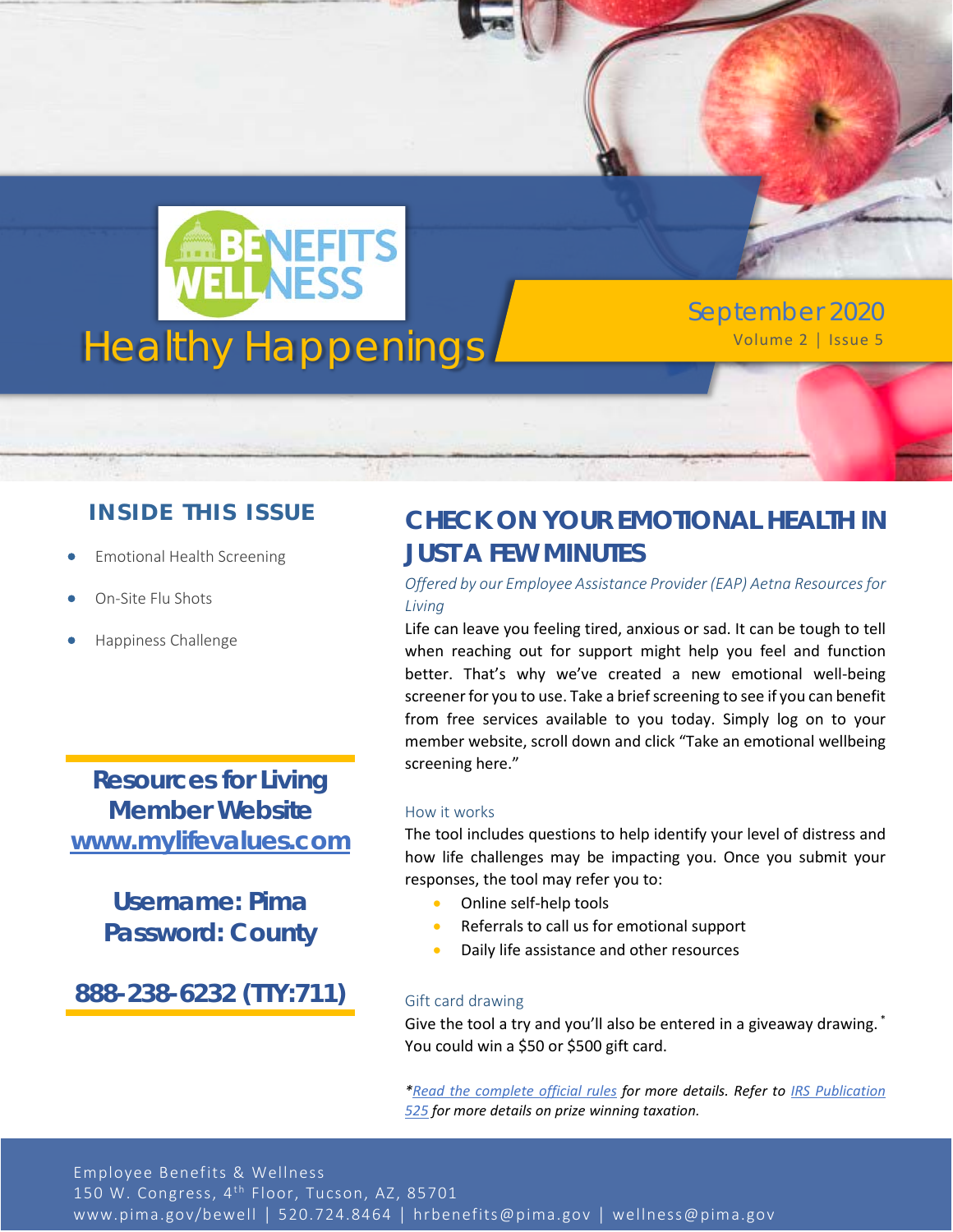### **GET THE SHOT NOT THE FLU**

*The power to stop the flu begins with you!*

El Rio Health will be providing free on-site flu shots for all Pima County employees, spouses, domestic partners and any dependents 6+ months or older covered on the Pima County medical plan. For participants not covered under the County's medical plan, El Rio Health will accept most major insurance carriers. Please bring your medical insurance card. It is the participant's responsibility for any charges that are not covered under your insurance plan.

The flu shot type will be a preservative-free version. An egg free version will be available those who have a chicken or egg allergy upon request.

Flu shots are available by appointment only. Pima County locations are only open to County employees. El Rio Health locations are open to both employees and dependents (6+ months). See the schedule [here.](https://webcms.pima.gov/cms/One.aspx?portalId=169&pageId=36006)

To prepare for your flu shot, we recommend that you:

- Wear short sleeves
- Wear a mask
- Bring your medical insurance card
- Complete and bring the [Flu Shot Consent Form](https://webcms.pima.gov/UserFiles/Servers/Server_6/File/Government/Human%20Resources/Wellness/Flu%20Shots/Flu%20Shot%20Consent%20Form.pdf) with you to your appointment
- Review the El Rio Health COVID-19 Preventive [Measures, Policies and Procedures](https://webcms.pima.gov/UserFiles/Servers/Server_6/File/Government/Human%20Resources/Wellness/Flu%20Shots/El%20Rio%20Health%20COVID-19%20Preventive%20Measures,%20Policies%20and%20Procedures.pdf)
- Plan for additional time to get your temperature taken when you enter the building.
- Come to your appointment on time and practice social distancing.

Preventive Flu Shot qualifies for 25 Healthy Lifestyle Activity Points. Visit the Discount #2 Menu Prevention [tab](https://webcms.pima.gov/cms/One.aspx?portalId=169&pageId=474239) for more information.

## **Available by Appointment Only**

# **[Schedule](http://www.assuredimaging.com/AZ/) Today at [pimacountyflushots.as.me](https://pimacountyflushots.as.me/)**

#### **Earn 25 Healthy Lifestyle Activity Points**



The flu is a contagious illness caused by influenza viruses that infect the lungs, throat and nose. The flu affects millions of people each year and can lead to serious illness, or even death. According to the Centers for Disease Control and Prevention (CDC), the best way to prevent the flu is by getting vaccinated each year.

#### Who should get vaccinated this season?

Everyone 6 months and older should get a flu vaccine every season with rare exceptions. Vaccination is particularly important for people who are at high risk of serious complications from influenza. People at High [Risk of Developing Flu-Related Complications](https://www.cdc.gov/flu/highrisk/index.htm) has a full list of age and health factors that confer increased risk. Information for who cannot get a flu vaccine and who should talk to their doctor before getting a flu vaccine is available at Who Should & Who Should NOT Get [Vaccinated.](https://www.cdc.gov/flu/prevent/whoshouldvax.htm)

If you have questions about which flu vaccine to get, talk to your doctor or other health care professional. More information is available at [Who Should Get Vaccinated.](https://www.cdc.gov/flu/prevent/whoshouldvax.htm)

*Source: [Centers for Disease Control and Prevention -](https://www.cdc.gov/flu/index.htm) [Influenza \(Flu\)](https://www.cdc.gov/flu/index.htm)*